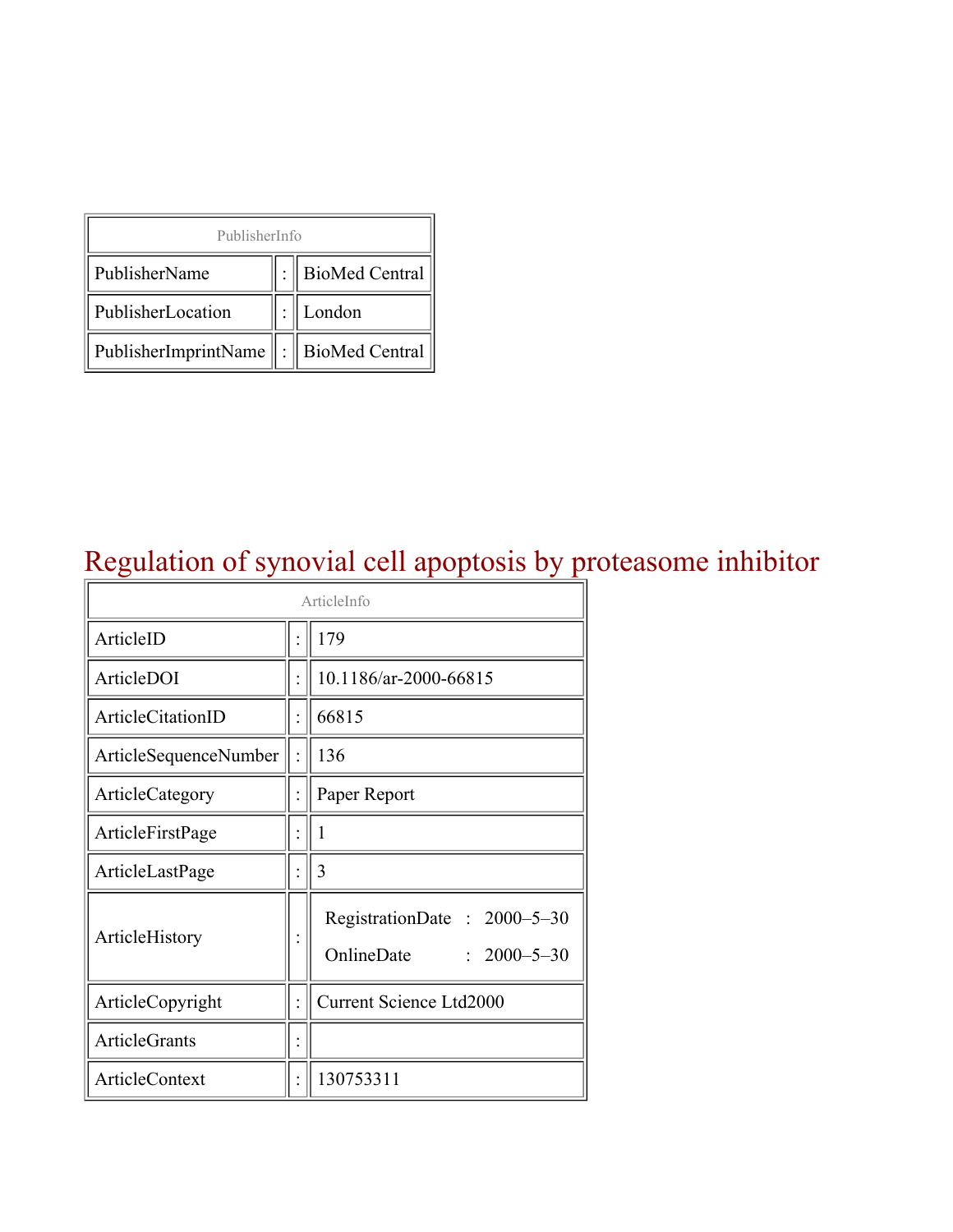Aff1 Charite Berlin, Germany

#### <span id="page-1-0"></span>Keywords

Apoptosis, proteasome, synovial cell

## Context

Proliferative and apoptotic homeostasis in various types of cells is regulated by different cytokines and involves Fas-mediated activation of caspase-3 by caspase-8 for programmed cell death. The proteasome is an essential proteinase complex that is involved in the degradation of caspase-3. In RA, progressive destruction of cartilage and bone is associated with pronounced synovial tissue hyperplasia. To investigate whether inhibition of proteasome function induces apoptosis of cultured synovial cells *in vitro* and whether this process is modulated by cytokines.

# Significant findings

Proteasome inhibitor Z-Leu-Leu-Leu-aldehyde induced the apoptosis of synovial cells in a dose dependent manner in samples from patients with RA as well as patients with osteoarthritis. This process was significantly enhanced by pretreatment of cultured cells with TNF-a, whereas addition of TGF?1 shows an anti-apoptotic effect. Addition of a caspase-8 or -3 inhibitor markedly reduced the Z-Leu-Leu-Leu-aldehyde effect on apoptosis. The expression of apoptosis-related proteins in synovial cells was influenced by TNF-a as well as TGF?1, but was not clearly associated with a susceptibility to apoptosis due to proteasome inhibitor.

#### Comments

This study analyzed the stimulatory effect of a proteasome inhibitor on the apoptosis ratio of human synovial cells *in vitro*. Interestingly, the induction of apoptosis due to the inhibition of proteasomal function was augmented by the pro-inflammatory cytokine tumour necrosis factor (TNF)-a, which is involved in the pathogenesis of rheumatoid arthritis (RA). In fact, the proteasome represents a central